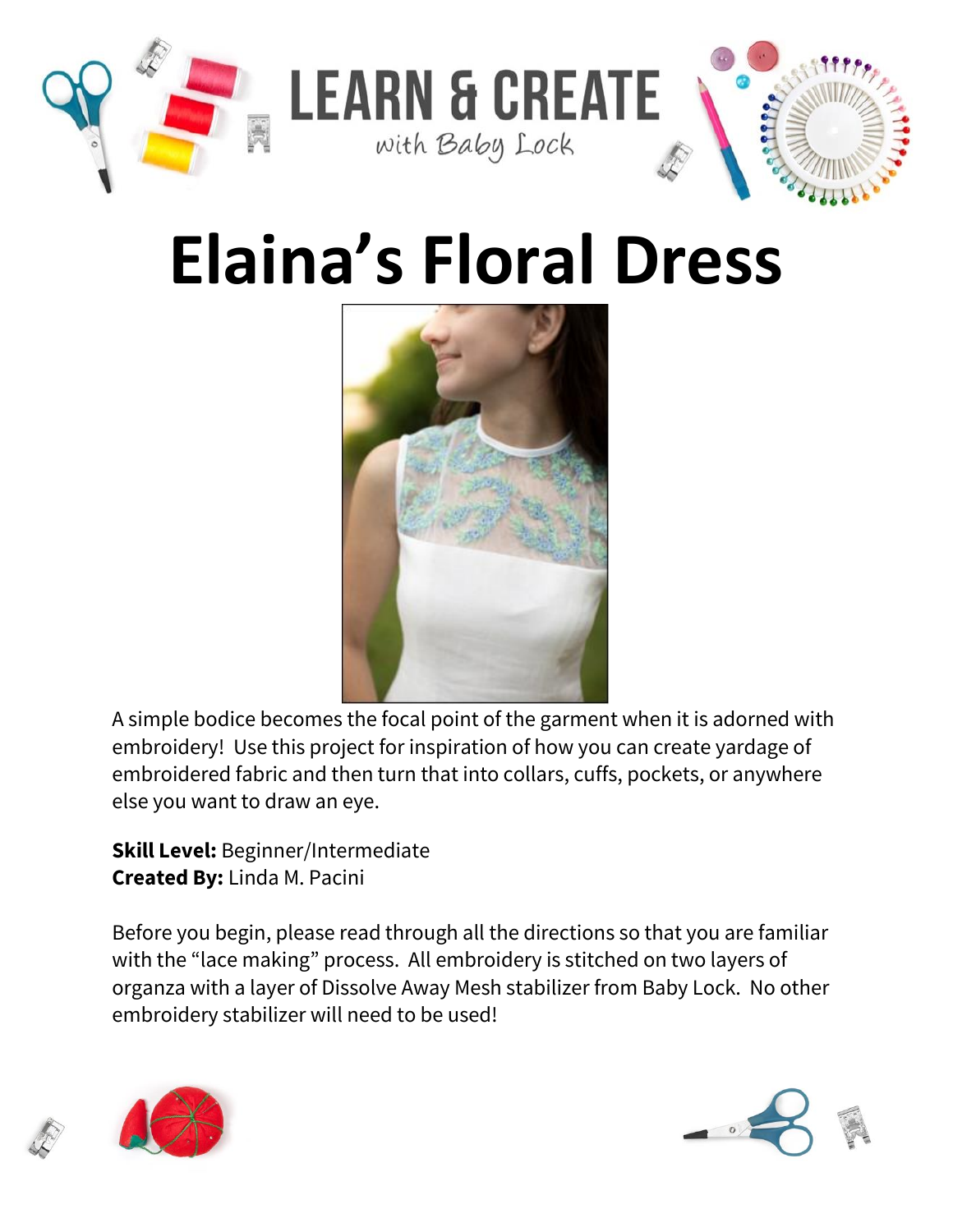## **Supplies:**

- Baby Lock Vesta or Flare
- 8"x12" Embroidery Frame
- Organza
- Dissolve-Away Mesh Stabilizer by Baby Lock
- Madeira Embroidery Thread
- Vogue Pattern V1484 (currently out of print and some changes were made during construction; didn't add the collar nor did I use the sleeves)
- Exclusive Design from the Floral Collection in the Vesta or Flare
- Traditional sewing supplies: scissors, pins, seam gauge, thread, bobbins, needles suitable to the fabric you will be sewing on, Embroidery needles and embroidery bobbin thread.

### **Instructions:**

To begin:

- 1. Remove the pattern pieces from your pattern that you want to focus on in your project.
- 2. Cut a piece of organza large enough to generously accommodate the pattern pieces, as well as, enough to hoop within the embroidery frame.
- 3. Double the organza fabric so that you have two layers (this will ensure that you will have the stability you need to support the stitches)
- 4. Hoop the fabric and a single layer of Dissolve-Away Mesh stabilizer in the largest hoop for your machine.
- 5. If your pattern piece shows that it is cut on the fold, take time to trace the pattern piece onto a folded piece of pattern tracing material so that you can cut a single layer of the full pattern piece. This was done for the front bodice, which makes it much easier than trying to fold the embroidered fabric and cut the pattern piece.

### At the machine:

1. Place embroidery unit on your machine with the power off!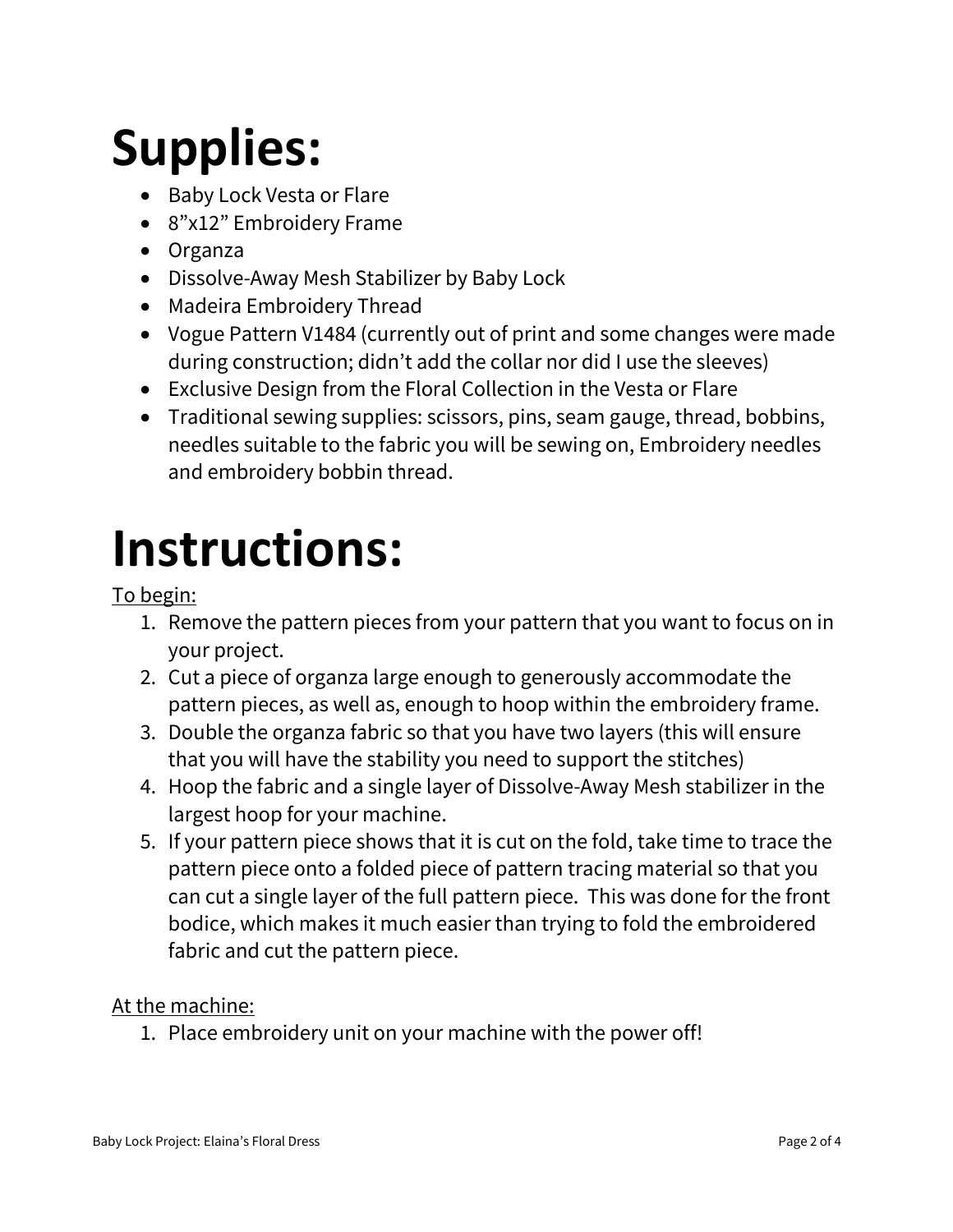Baby Lock Project: Elaina's Floral Dress Page 3 of 4

- 2. Turn the machine.
- 3. Go to the Exclusive's Menu>Floral>Design 009
- 4. Touch the design and then, touch **Set**
- 5. Touch **Add** and go through the same process until you've added 3 more of the floral designs to your workspace.
- 6. Each time you add a design it will go on top of the one before.
- 7. Click on each one and **Move** it on screen so that it isn't stacked on top of each other.
- 8. **Rotate** your design and even **Mirror** several of the designs to create a pleasing arrangement.
- 9. **Pay close attention to making sure your designs don't overlap**!
- 10.When Finished, touch **Edit End.**
- 11.Touch the **Color Sort** Key .

This feature groups all the like colors

together so that you reduce the amount of color changes – a real time saver!

- 12.You may even want to save the combined designs to memory before you get started stitching.
- 13.Touch **Embroidery** and then stitch.
- 14.When you are finished stitching, reposition your hoop and continue stitching until you've embroidered enough fabric to accommodate your pattern pieces.
- 15.You may even want to choose your 4" x 4" hoop for a single design at a time. See photo.
- 16.After all the embroidery has been stitched, remove the excess stabilizer with a small pair of sharp



253.8mm 59.7mm

Rotate

Font<br>Edit

┲Œ

**Delete** 

Edit

**End** 





Move

⊿i∆

Add

Size

**MAMM** 

Select





009